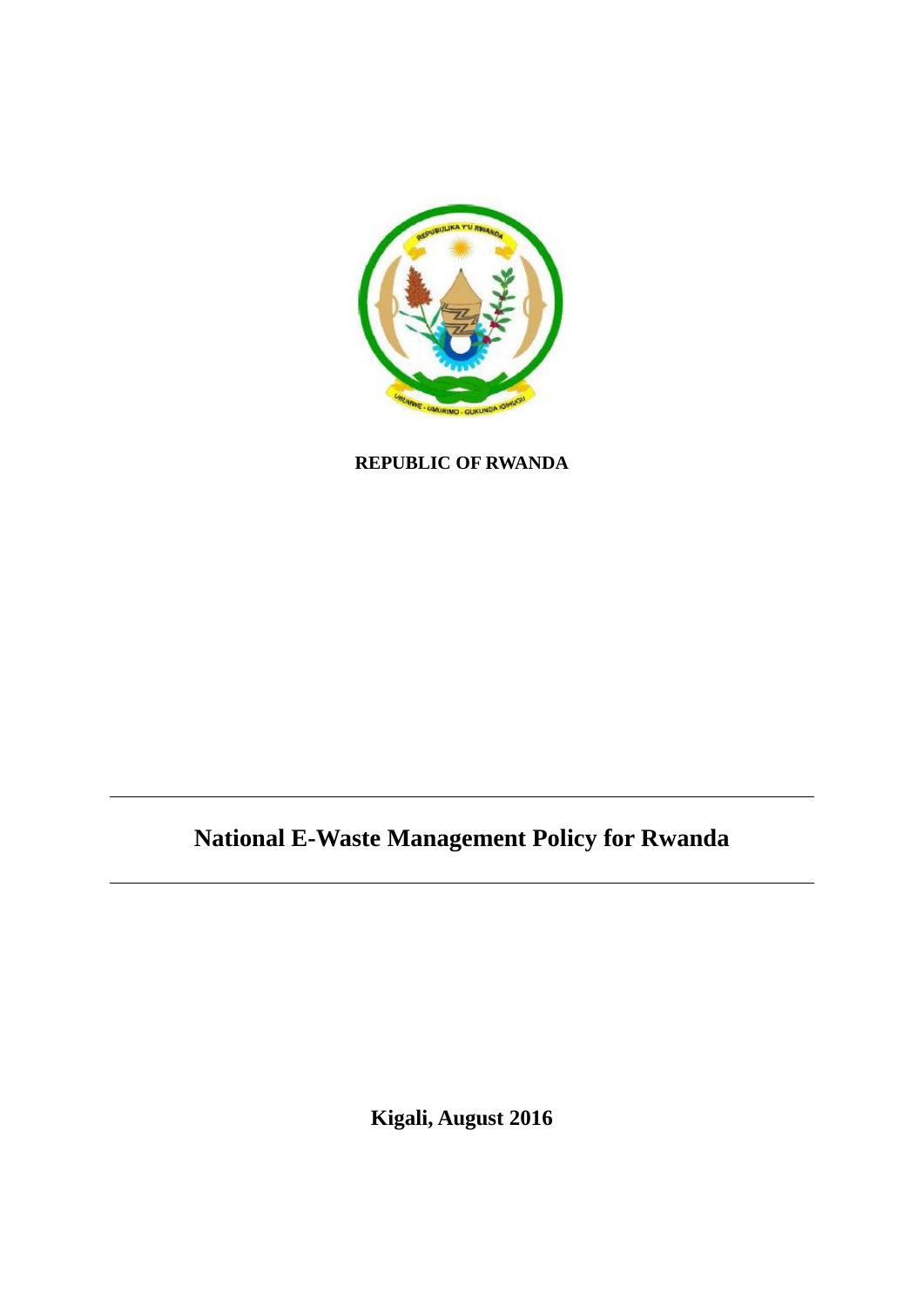## **TABLE OF CONTENTS**

| 1.1.                                                                            |  |
|---------------------------------------------------------------------------------|--|
| 1.2.                                                                            |  |
| 1.3.                                                                            |  |
| 1.4.                                                                            |  |
| 1.4.1                                                                           |  |
| 1.4.2                                                                           |  |
| 1.4.3                                                                           |  |
| 1.4.4                                                                           |  |
|                                                                                 |  |
| 2.1                                                                             |  |
| 2.2                                                                             |  |
| 2.3                                                                             |  |
| 2.4                                                                             |  |
| 2.4.1                                                                           |  |
| 2.4.2                                                                           |  |
| 2.4.3                                                                           |  |
| 2.4.4                                                                           |  |
| 3.                                                                              |  |
| MINISTRY IN CHARGE OF INFORMATION AND COMMUNICATIONS TECHNOLOGY (ICT) 13<br>3.1 |  |
| 3.2                                                                             |  |
| 3.3                                                                             |  |
| 3.4                                                                             |  |
| 3.5                                                                             |  |
| 3.6                                                                             |  |
| 3.7                                                                             |  |
| 3.8                                                                             |  |
| 3.9                                                                             |  |
| 3.10                                                                            |  |
| 3.11                                                                            |  |
| 3.12                                                                            |  |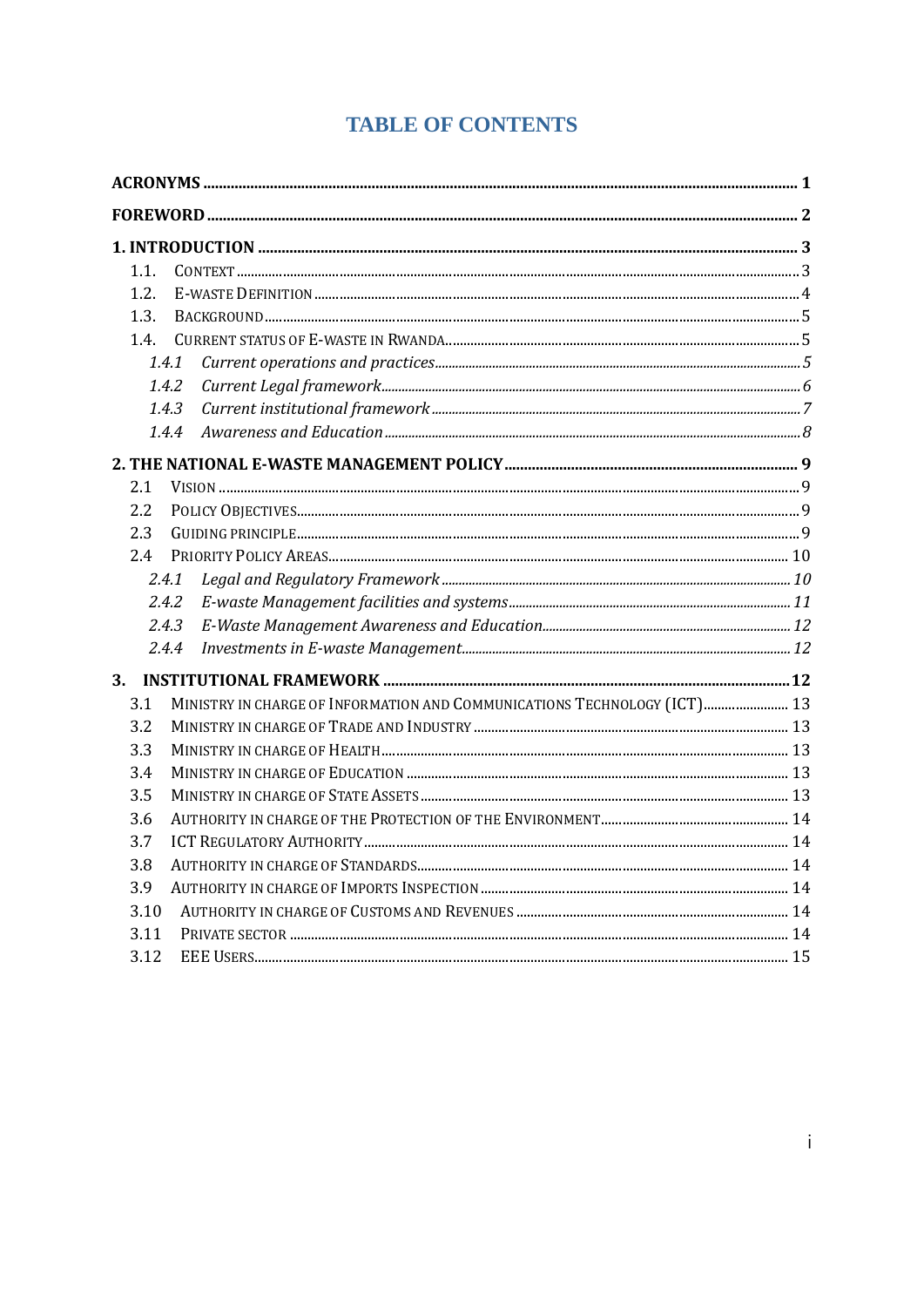## **ACRONYMS**

| <b>EDPRS</b>   | Economic Development & Poverty Reduction Strategy              |
|----------------|----------------------------------------------------------------|
| <b>EEE</b>     | <b>Electrical and Electronic Equipment</b>                     |
| <b>EIA</b>     | <b>Environmental Impact Assessment</b>                         |
| <b>EOL</b>     | End of Life                                                    |
| E-waste        | Electrical and Electronic Equipment Waste, also called WEEE    |
| <b>FONERWA</b> | Fonds National pour l'Environnement du Rwanda                  |
| GoR            | Government of Rwanda                                           |
| <b>ICT</b>     | <b>Information and Communication Technology</b>                |
| ICT4D          | <b>ICT</b> for Development                                     |
| <b>MINICOM</b> | Ministry of Trade and Industry                                 |
| <b>MYICT</b>   | Ministry of Youth and ICT                                      |
| <b>NICI</b>    | National Information and Communication Infrastructure          |
| <b>NISR</b>    | National Institute of Statistics of Rwanda                     |
| <b>PPP</b>     | <b>Public Private Partnerships</b>                             |
| <b>REMA</b>    | Rwanda Environmental Management Authority                      |
| <b>RURA</b>    | Rwanda Utility and Regulatory Authority                        |
| <b>WEEE</b>    | Waste Electrical and Electronic Equipment, also called E-waste |
| <b>WTO</b>     | World Trade Organization                                       |
|                |                                                                |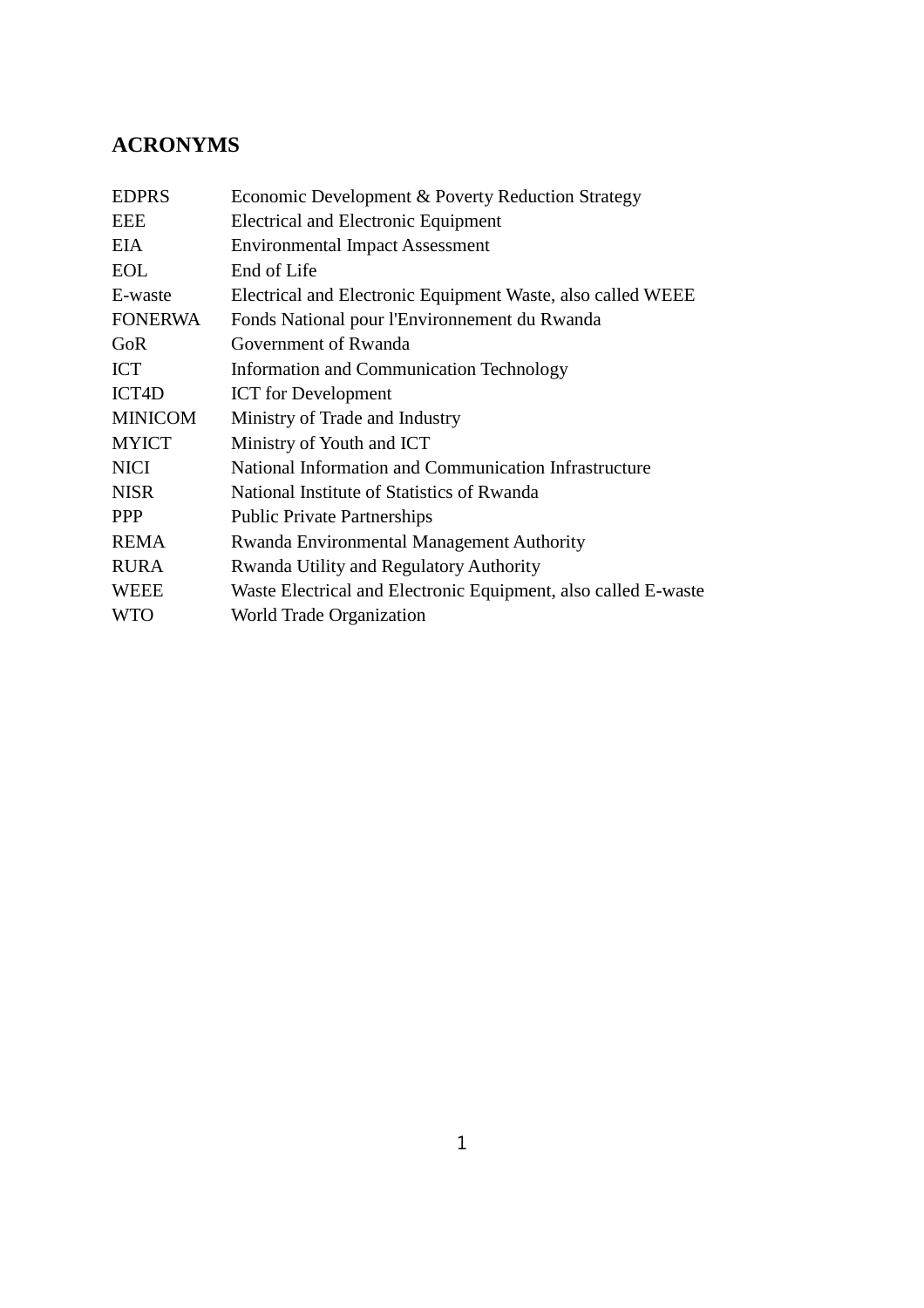## **FOREWORD**

The demand for electrical and electronic equipment (EEE) has increasing significantly in Rwanda due to the general economic growth and modernization. In addition, the demand for a variety of information communication technologies (ICT) tools such as end-user devices, network equipment, telecommunication devices, cooling-system devices, etc., is bolstered by the Rwandan national strategies that position ICT as the key enabler of the knowledge based economy. As such, there has been an enormous increase in ICT usage, which results in high consumption of EEE.

With the continuing evolution of ICTs, people are eager to acquire newer technologies, which result in high demand for the latest electronic devices and a progressively decreasing usage period of these tools. Outdated EEE are becoming obsolete and being discarded as E-waste in large quantities and at increasing rates worldwide. Accordingly, the lack of clear framework for handling and treatment of E-waste has led to the accumulation of cast-off EEE in offices and warehouses. In most cases, E-waste is mixed with ordinary waste at homes and disposed of at regular landfills.

The E-waste policy was developed to provide comprehensive guidance for the efficient and effective management of discarded EEE through appropriate legal and regulatory instruments, which promote green development and ensure a sustainable economic growth for the country. Therefore, the National E-waste Management Policy for Rwanda will control the end-of-life of EEE, resulting in the protection of human health, the conservation of the environment, the development of a business niche in the E-waste management and recycling industry, and creation of employment for Rwandans.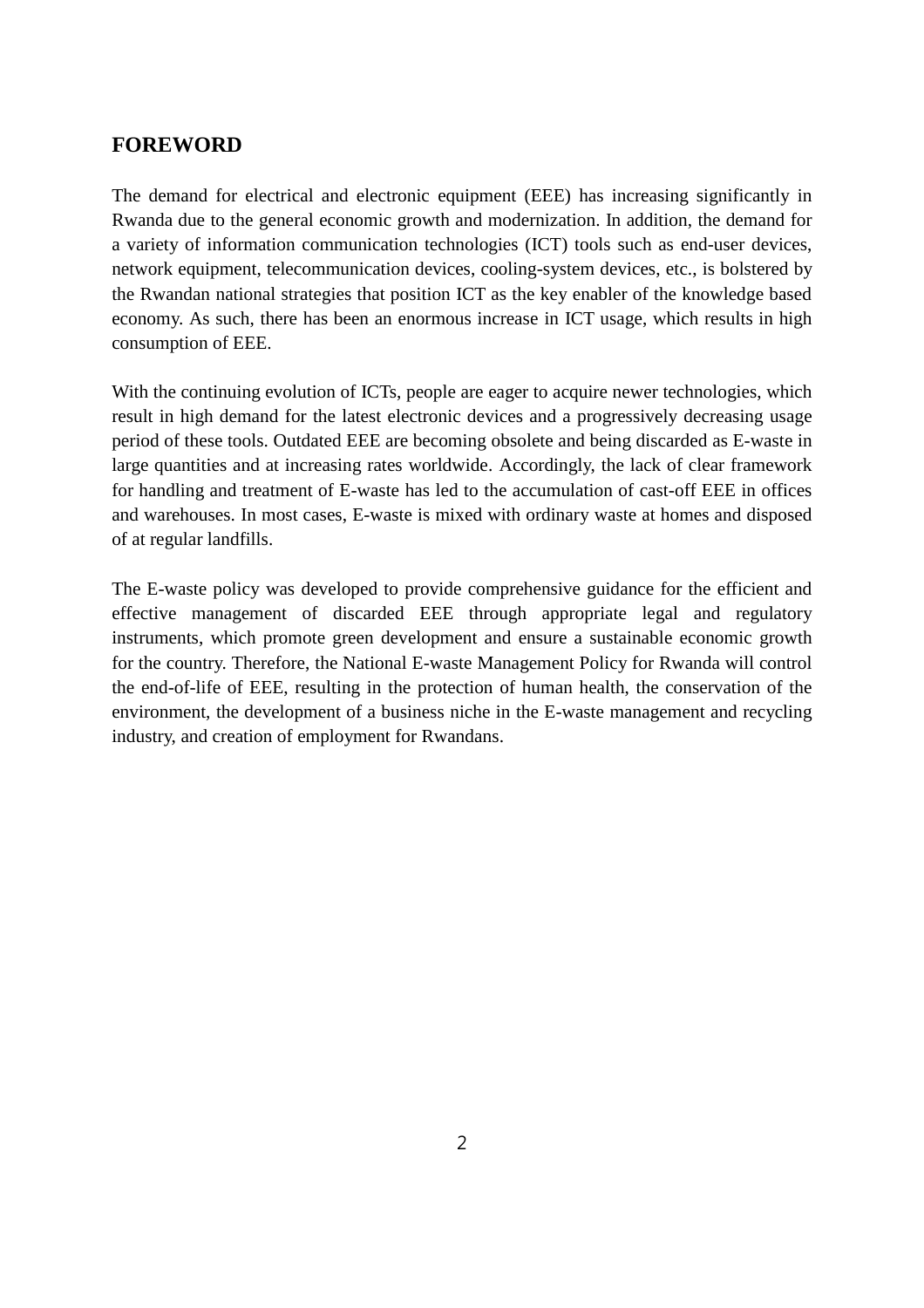## **1. INTRODUCTION**

The digital revolution has led to an explosive production and an extensive use of EEE, which has launched the social and economic advancement for most countries in 21st century. However, this rapid economic advancement has resulted into a massive generation of EEE waste commonly known as E-waste. In 2014, there was an estimated of 41.8 Million tons of global E-waste, with this estimate expected to grow to 49.8 Million tons in 2018, with an annual growth rate of 4 to 5 per cent<sup>1</sup>, and most of these go to developing countries for reuse.

Due to the current rapid economic growth and modernization, the distribution of EEE has also significantly increasing in Rwanda. Furthermore, the growing dependence on the use of ICT in all sectors of the economy has led to increased utilization of EEE in various domains including mobile communication, education, health, finance, service delivery, etc. On one hand, proper handling of E-waste is an emerging challenge as some EEE contains toxic and hazardous substances such as lead, mercury, arsenic, cadmium, and selenium, among others, which pose severe threats and risks to human health and to the environment if not properly handled and disposed of. On the other hand, there is also an opportunity in adequate E-waste management: recycling and refurbishment allow the recovery of precious metals such as gold, silver, platinum, palladium, copper and tin from disposed components, and creates income and tax generation through new businesses and employment opportunities in E-waste value chain management.

The E-waste policy provides comprehensive direction and framework to the efficacious management of E-waste through appropriate legal, regulatory and strategic instruments. The policy comes into place to complement the existing environment protection policy and legal framework. It addresses the unforeseen challenges and issues brought by economic development, modernization and the digital transformation.

#### **1.1. Context**

 $\overline{a}$ 

The National vision 2020 aims to transform Rwanda into a middle–income country with focus on promoting green economic development through implementation of the national green growth and climate resilient strategy programs of action and EDPRS priorities. Furthermore, ICT has been identified as an enabling factor for transforming Rwanda into an information society through initiatives such as e-government, e-education, e-health, ecommerce, etc.

<sup>&</sup>lt;sup>1</sup> http://i.unu.edu/media/unu.edu/news/52624/UNU-1stGlobal-E-Waste-Monitor-2014small.pdf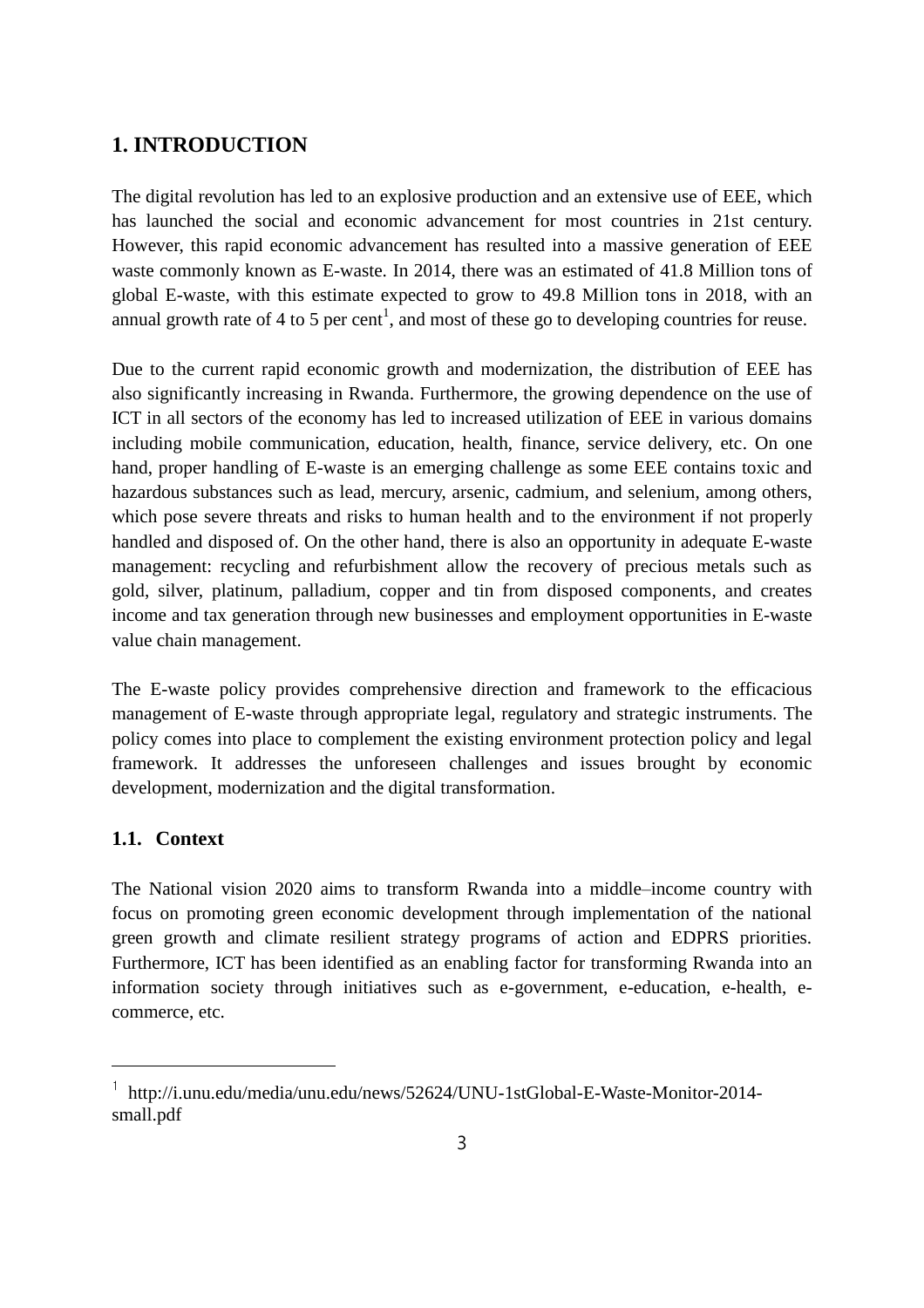As Rwanda becomes an information-rich society with swollen ICT deployment and increasing access to electrical energy, alongside the ever-growing innovations that create new technological solutions for diverse demands, outdated EEE are being accumulating and are rapidly becoming obsolete and discarded in large quantities as E-waste.

In most countries, especially in developing countries, the generated E-waste levels are alarming. This is due to markets open to second hand EEE, and a rush to the promotion of technologies susceptible to acquisition of cheap and sub-standard EEE. The high volumes of E-waste generated and the lack of adequate facilities to manage this type of waste basically means that the E-waste generated mostly end up being discarded in the general waste stream, which endangers the environment.

Considering the above challenges, the environmental degradation and human health protection, we developed a National E-waste Management Policy to address E-waste challenges, to create awareness of E-waste management, to promote capacity building and knowledge in E-waste management, and to prevent an E-waste crisis.

## **1.2. E-waste Definition**

E-waste encompasses all discarded and disposed electrical and electronic equipment (EEE), which is defined as equipment dependent on electric currents or electromagnetic fields in order to work properly, but also any for the generation, transfer and measurement of such currents and fields. Some of the major categories of electrical and electronic equipment are:

- 1. ICT Equipment e.g. desk top computers, laptops, mobile phones, printers, iPads etc
- 2. Large and small household equipment's e.g. fridges, electric kettles, microwaves, etc.
- 3. Lighting equipment e.g. compact fluorescent tubes etc.
- 4. Consumer equipment e.g. TVs, Radios etc.
- 5. Electrical and electronic tools (with the exception of large-scale stationary industrial tools) e.g. sewing machines, drills, saws etc.
- 6. Toys, leisure and sports equipment e.g. the electric toys, gym equipment etc.
- 7. Medical devices (with the exception of all implanted and infected products) e.g. dialysis machines etc.
- 8. Monitoring and control instruments e.g. CCTV cameras
- 9. Automatic dispensers e.g. water, money dispensers etc.

A more detailed scope of EEE and E-waste will be articulated in the rules and regulations under this policy and will be constantly updated by the regulatory authority in consultation with the agency in charge of environment standards.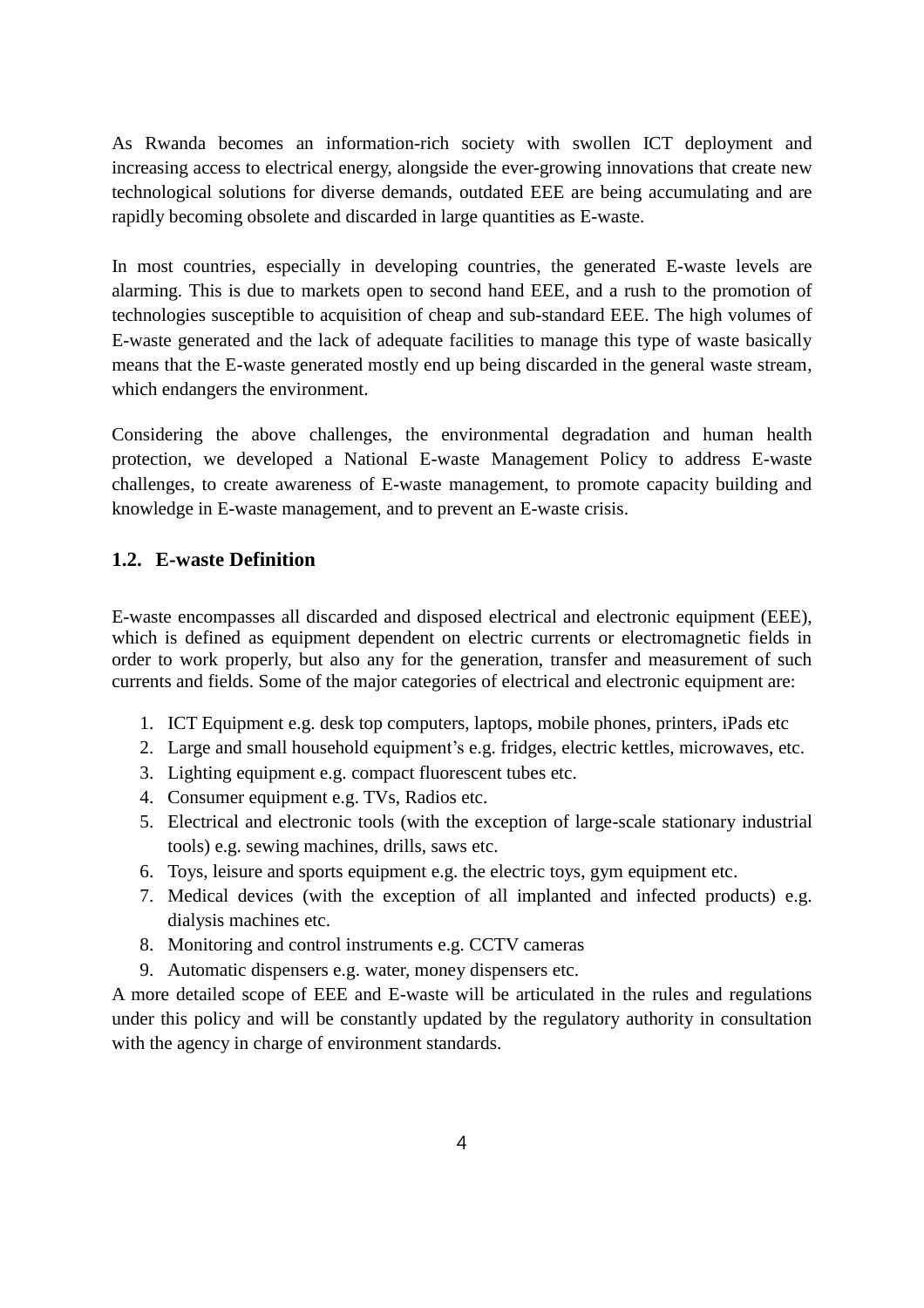## **1.3. Background**

Rwanda's Vision 2020 recognizes environmental degradation and climate change as one of main barriers to the realization of medium and long-term development aspirations. Hence, environmental protection and its management is a priority to the country's economic growth.

However, Rwanda developed an ICT for Development (ICT4D) plan, which recognizes the importance of ICT as a key driver for socio-economic development. Accordingly, there is growing demand of ICT's by most government institutions, individuals and corporate as means to upgrade their technological advancements. The generation of E-waste is becoming worrying in most countries and specifically in developing countries such as Rwanda, where E-Waste is still discarded via general waste stream due to the lack of a holistic and appropriate approach to E-waste as well as lack of adequate facilities.

The National E-waste Policy for Rwanda recognizes the need to develop a green economy by defining and implementing an E-waste management framework to properly handle the increasing volume of E-waste, acquiring appropriate facilities and technologies used for Ewaste managing, as well as developing the necessary human capacity in E-waste management disciplines.

## **1.4. Current status of E-waste in Rwanda**

Though Rwanda has procedure that deal with waste in general, these do not include specific provisions for E-waste. However, E-waste is distinct in terms of its generation and processing. Currently, the municipality is responsible of the management of general waste and citizens are only required to pay for collection and disposal services. However, E-waste cannot be handled in the same way as general wastes because of its unique composition, which include non-biodegradable materials that can be harmful to the environment. This requires specialized disposal methods, skills and special facilities.

#### **1.4.1** *Current operations and practices*

There is growing number of personal electrical and electronic devices in institutions, households, business facilities, etc. Moreover, with the growth of the telecommunication sector, the number of citizens subscribing to the mobile network has been firmly growing over the years.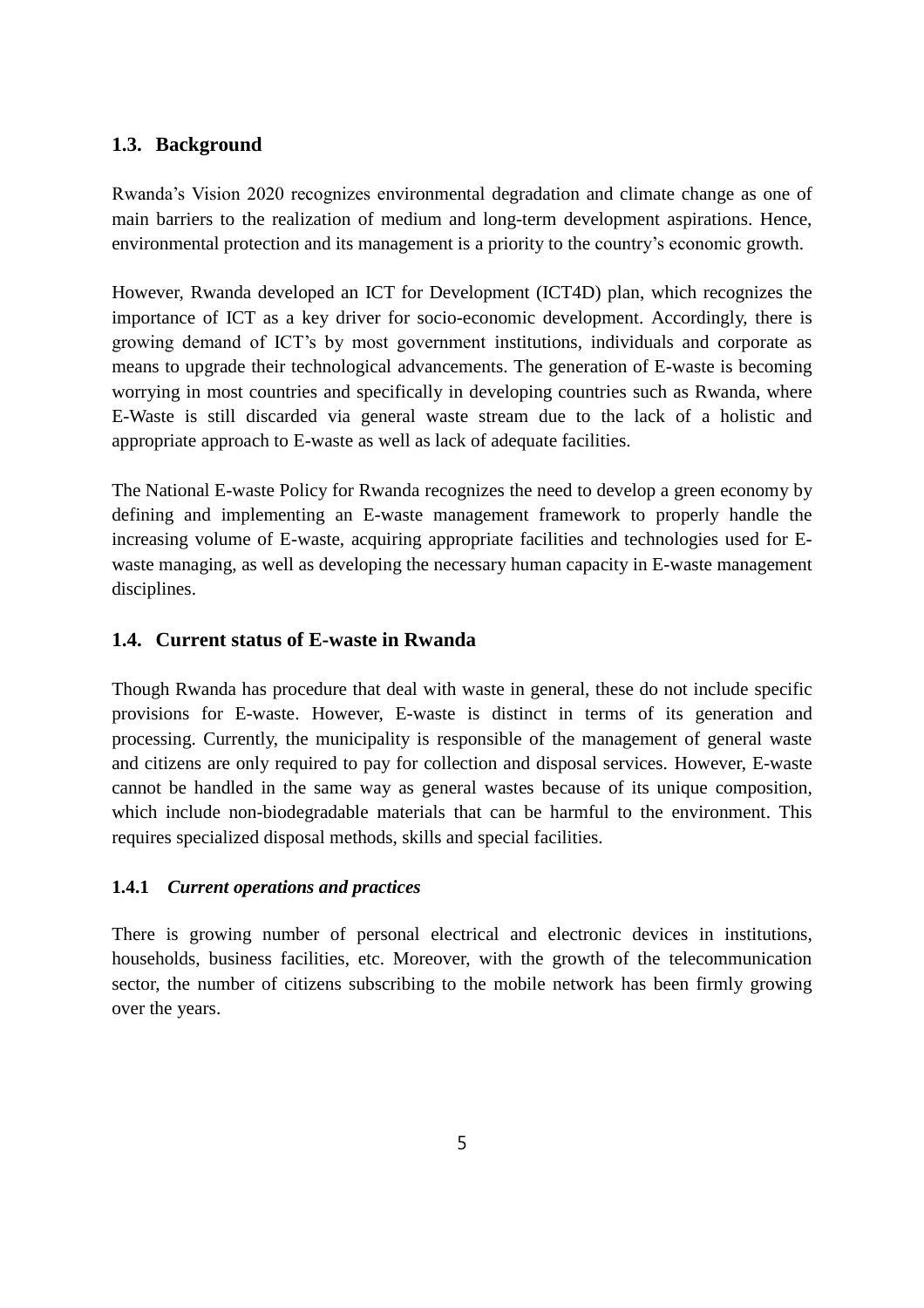Between November 2014 and January 2015, a survey was carried out to determine the status of E-Waste in Rwanda<sup>2</sup>. The survey revealed that for the period ranging from 2010 to 2014:

- Import of ICT equipment increased by 5 times.
- The annual growth in the importation of EEE to Rwanda was estimated to about 5.95%
- Rwanda had an E-Waste annual generation potential of 9,417 tons of which, 7,677 tons (81.52%) are contributed by individuals, 1,143 Tons (12.14%) by public institutions, and 597 tons (6.34%) by private institutions.

The solid waste contractors collect waste from different places and discard it to allocated landfills without any distinct segregation of E-waste. In some instances, valuable components of E-waste are recovered and non valuable components which are in most cases toxic for the environment are left mixed with other types of waste, causing health and environment hazards. The public sector, one of the key contributors of the E-Waste, has over years accumulated enormous amounts of E-waste while awaiting a method for its proper management and disposal.

In effort to the reduce the E-Waste generation in the country, Rwanda Standard Board (RSB) in collaboration with the Ministry in charge of ICT established Ministerial Order No: 1 of 25/10/2011 related to importation of used electronics/ICT equipment's, aimed to restrict and regulate importation of used computers and electronic parts, in order to minimize EEE's potential adverse effect on human health and the environment.

Due to the current lack of E-Waste management framework and capacity to handle E-waste in Rwanda, the practice of E-waste treatment is not done in a holistic manner. E-waste is stored and mixed with other waste at temporal storage space. In particular, institutions and individuals opt to store or in some cases dispose of E-waste with other types of waste.

It is also worthwhile to mention that by the time of the development of this policy, there is no treatment facility for E-waste available in the country. Therefore, it is urgent to establish a comprehensive, sound, and systematic national framework to dispose of E-waste.

## *1.4.2 Current Legal framework*

 $\overline{a}$ 

The environment policy and legal framework recognized waste in general as hazard in its environment protection measures, but did not anticipate the unique challenges posed by Ewaste.

<sup>2</sup> Rwanda E-Waste inventory, March 2015 by Toshikazu Mito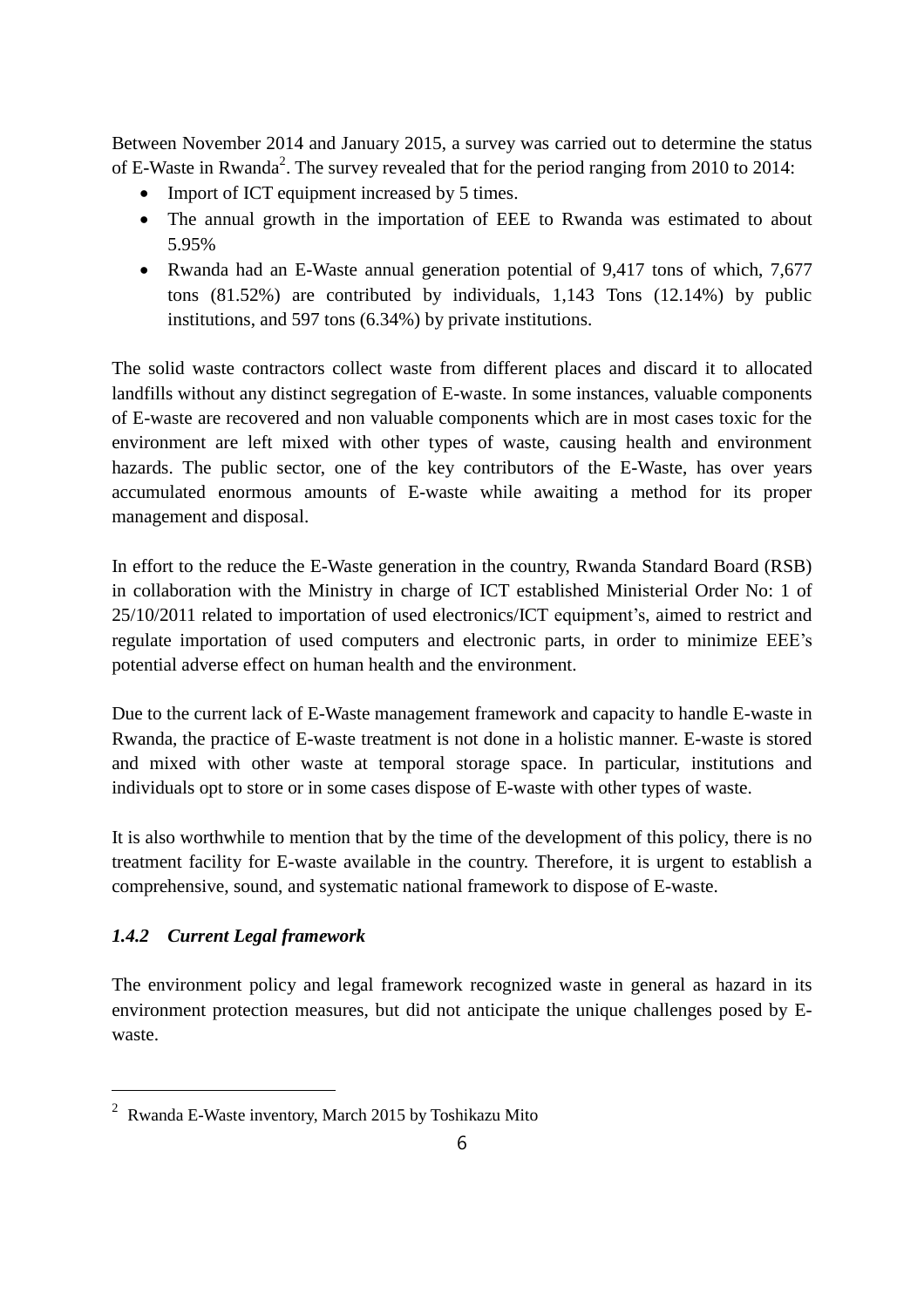The Environment Organic Law  $N^{\circ}$  04/2005 of 08/04/2005 determining the modalities of protection, conservation and promotion of environment in Rwanda states that collection, transport, treatment and disposal of waste should be done in an environmentally friendly manner but does not adequately and specifically address E-Waste management.

The law  $N^{\circ}$  09/2013 of 01 March 2013 establishing RURA and the law N0 16/2013 determining the organization, functioning and responsibilities of REMA deals with waste management and regulation in general terms leaving out gaps in regards to E-waste.

In this way, existing policies, legal, and regulatory framework in Rwanda do not sufficiently address E-Waste management. Rather, it is currently considered as a sub-set under the hazardous waste control and management regulations.

It is worth noting that Rwanda is a signatory to many agreements and conventions on environmental management. These include support for the provisions of Agenda 21 amongst other declarations and statements of principles, such as the Rio Declaration in 1992 on Environment and Development. Rwanda is also a party to the Basel Convention on the control of trans-boundary movements of hazardous wastes and their disposal, which was developed with purpose to ensure that: the generation of hazardous wastes and other wastes is minimized; that adequate disposal facilities exist for sound environmental management of wastes; and that managers of waste minimize the risk to human health.

Therefore, since the available waste related legislations under Rwanda Legal framework are broad and do not specifically provide a comprehensive approach to E-Waste management, there is a need to review exisiting legal framework with a holistic plan for include E-waste management in order to protect the environment and health of Rwandans.

This policy is developed to comply with the national and international agreements and conventions and to address challenges posed by the changing environment in technology.

#### *1.4.3 Current institutional framework*

Although the Government of Rwanda (GoR) has dedicated agencies in charge of the protection of environment, there is no clear mandate and capacity to effectively manage E-Waste. Additional, there is no formal procedure/policy for E-waste management in the private sector.

Hence, there is an imperative need to develop a clear framework to address the emerging problem of E-Waste management in a sustainable manner as well as assign roles and responsibilities to different players in the E-waste ecosystem.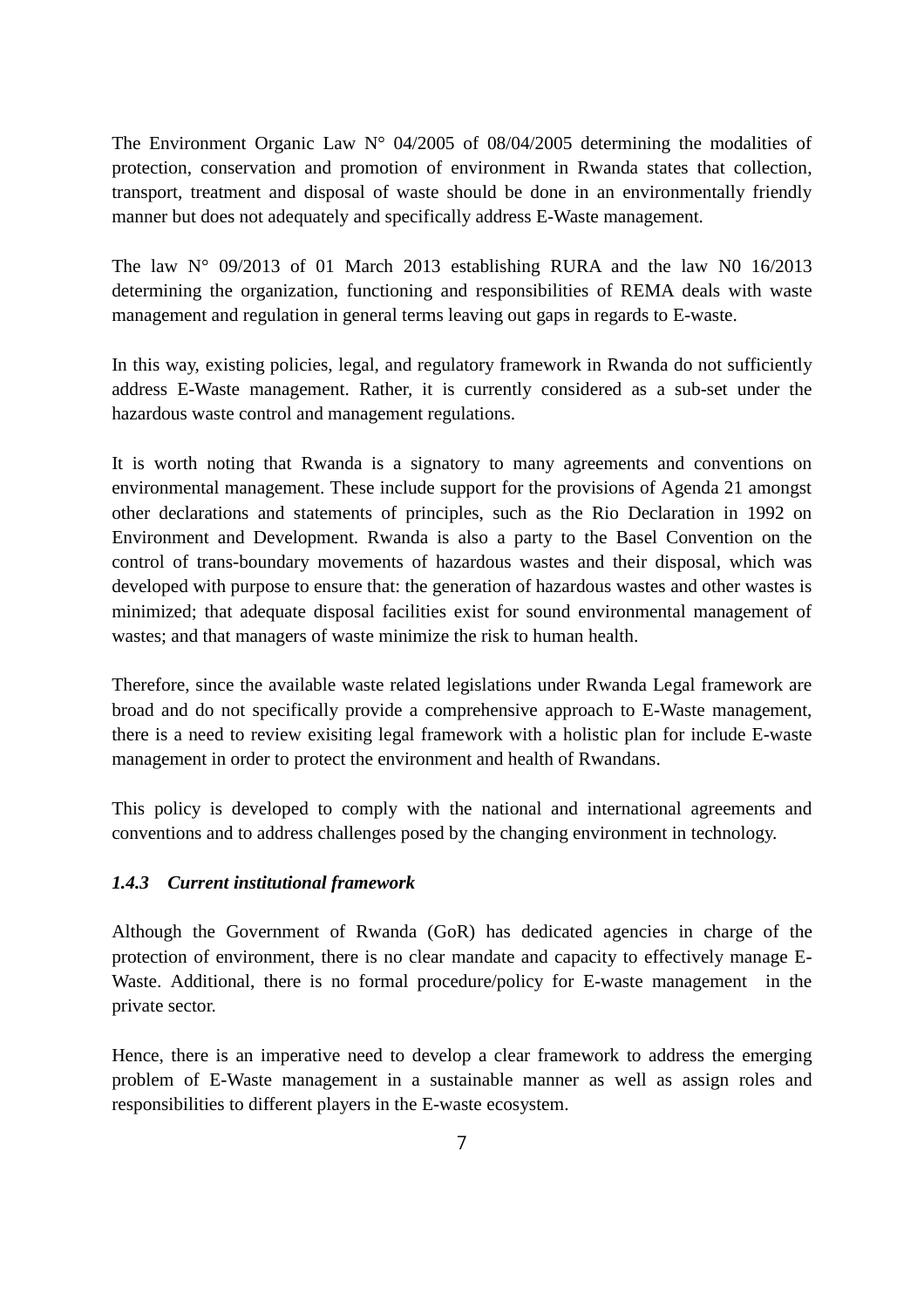A notable contribution by the GoR is the establishment of a fund for Environment and Climate Change (FONERWA). This fund is supporting the establishment of basic infrastructure, the mobilizing and channeling of domestic and international funds to the public and private sectors as well as climate change projects. This green fund is already supporting projects that align with the country's commitment to a strong and prosperous green economy including the establishment of sustainable E-waste management system.

#### *1.4.4 Awareness and Education*

The Ministry of Youth and ICT in collaboration with Ministry of Trade and Industry (MINICOM) have carried out preliminary awareness of E-waste management initiatives among government institutions. Nevertheless, there is still a need to extend this awareness to the private sector and other civil communities. There is also a need to enhance collaboration and partnership with local and international agencies and manufacturers to ensure increase in knowledge capacity and skills for E-waste management and control to address the existing gap in skills for E-waste handling and disposal.

This policy also suggests to introduce E-waste management skills by starting with Technical Vocational schools (TVET), where centers refurbish and reuse electronic equipment's can be established. This can serve as hands-on technical practice for students in TVET, while also extending the life span and usability of discarded electronic devices.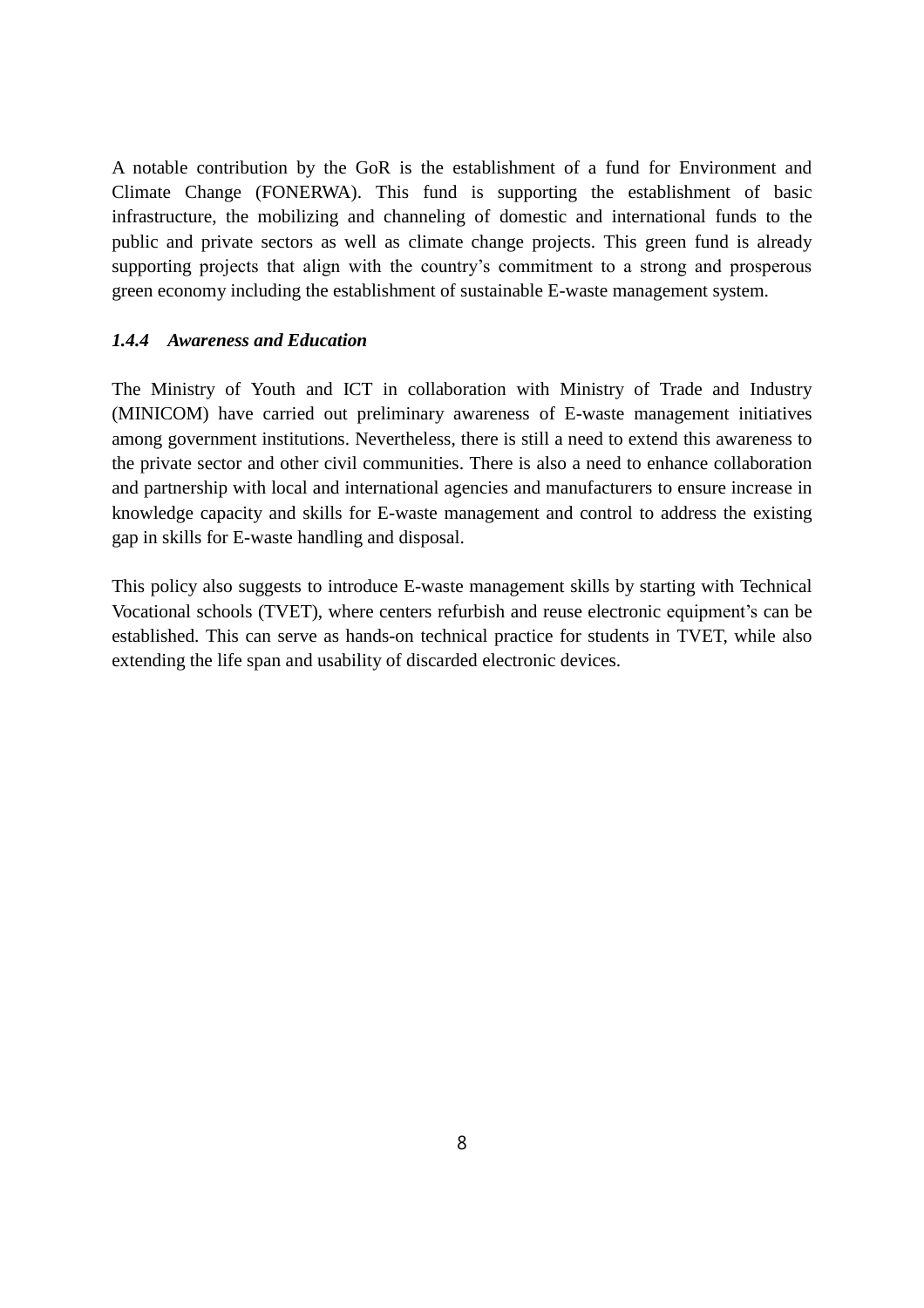## **2. THE NATIONAL E-WASTE MANAGEMENT POLICY**

## **2.1 Vision**

The vision of this policy is to ensure the effective and efficient management of E-waste for a safe environment and human health protection towards a sustainable green economic development.

## **2.2 Policy Objectives**

The objectives of this Policy are as follows:

- 1) To minimize the adverse effects of E‐waste on the environment and human health through appropriate legal and regulatory framework for E-waste management;
- 2) To promote the establishment of e-waste management facilities and investment in E‐ waste management to ensure sustainability of E-waste management in Rwanda;
- 3) To increase the knowledge capacity of stakeholders by promoting the investment, education and awareness in effective E‐waste management.

## **2.3 Guiding principle**

This policy is built on the following principles:

- 1) **Device life cycle**: Reduce, re-use and recycle: Reduce and reuse approach can help minimize E-waste through expanding the life span of electronic devices and reusing those EEE which are still in good condition. Example: electronic devices that have been discarded by government institutions can be refurbished and reused by academic institutions.
- 2) **Resource recovery:** E-waste recycling involves collection and dismantling to recover valuable metals from EEE such as gold, copper, etc. These can be used as raw materials for the manufacturing of other products.
- 3) **Protection of human health and environment:** all hazardous materials in E-waste should be treated properly to avoid harming or endangering human health and the environment.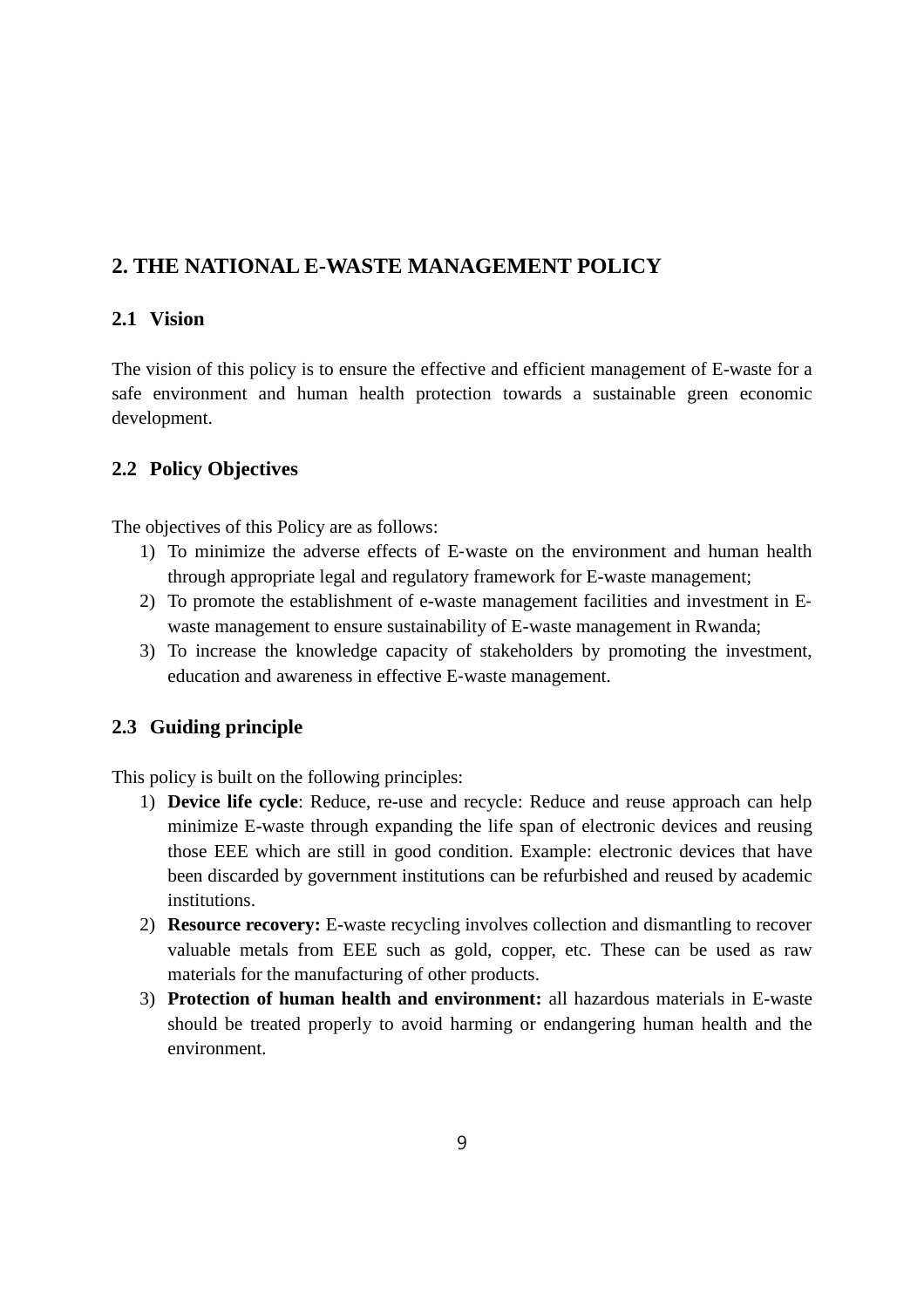- 4) **Job creation and private sector development:** this policy will foster investment and job creation in E-waste management and control, which will promote creativity and innovation especially for young entrepreneurs.
- 5) **Sustainability**: Through this policy, the prevention of environmental and healthrelated hazards as well as the creation of income generation opportunities will contribute to the sustainable development of Rwanda.

## **2.4 Priority Policy Areas**

The policy areas below have been developed in consistency with the strategic interventions to cater for the uniqueness of E-waste and its management challenge, enforcement of standards for EEE imported into the country and their registration as well as issuance of licenses to regulate the activities of E-waste collectors, transporters and owners of recovery, dismantling and disposal facilities.

The lack of legislations on E-waste management, weak and/or no enforcement of any existing legal framework on E-waste and poor or no infrastructure for the disposal of E-waste have immensely contributed to the current inadequate E-waste management. In order to implement and achieve the policy objectives mentioned above, a number of priority policy areas have been identified, as described below:

## *2.4.1 Legal and Regulatory Framework*

Recognizing that there exist gaps in the current environment protection legal framework to address the uniqueness of E-Waste as an emerging issue that cuts across different sectors, an adequate legal and regulatory framework governing E-Waste management needs to be established.

In addition to the legal and regulatory framework defining the licensing standards, the responsibilities of each stakeholder in the E-Waste management value chain, the inspection and compliance mechanisms as well as measures for sub-standard E-waste management practices need to be implemented. Furthermore, detailed technical guidelines and regulations on E-waste management will be developed.

They will provide guidelines for each of the different players in the E-waste value chain as well as procedures for the collection, treatment and disposal of E-waste.

To this end, the GoR shall:

1) Develop the relevant laws and regulations for E-waste management, with adequate considerations of the existing legal and regulatory instruments;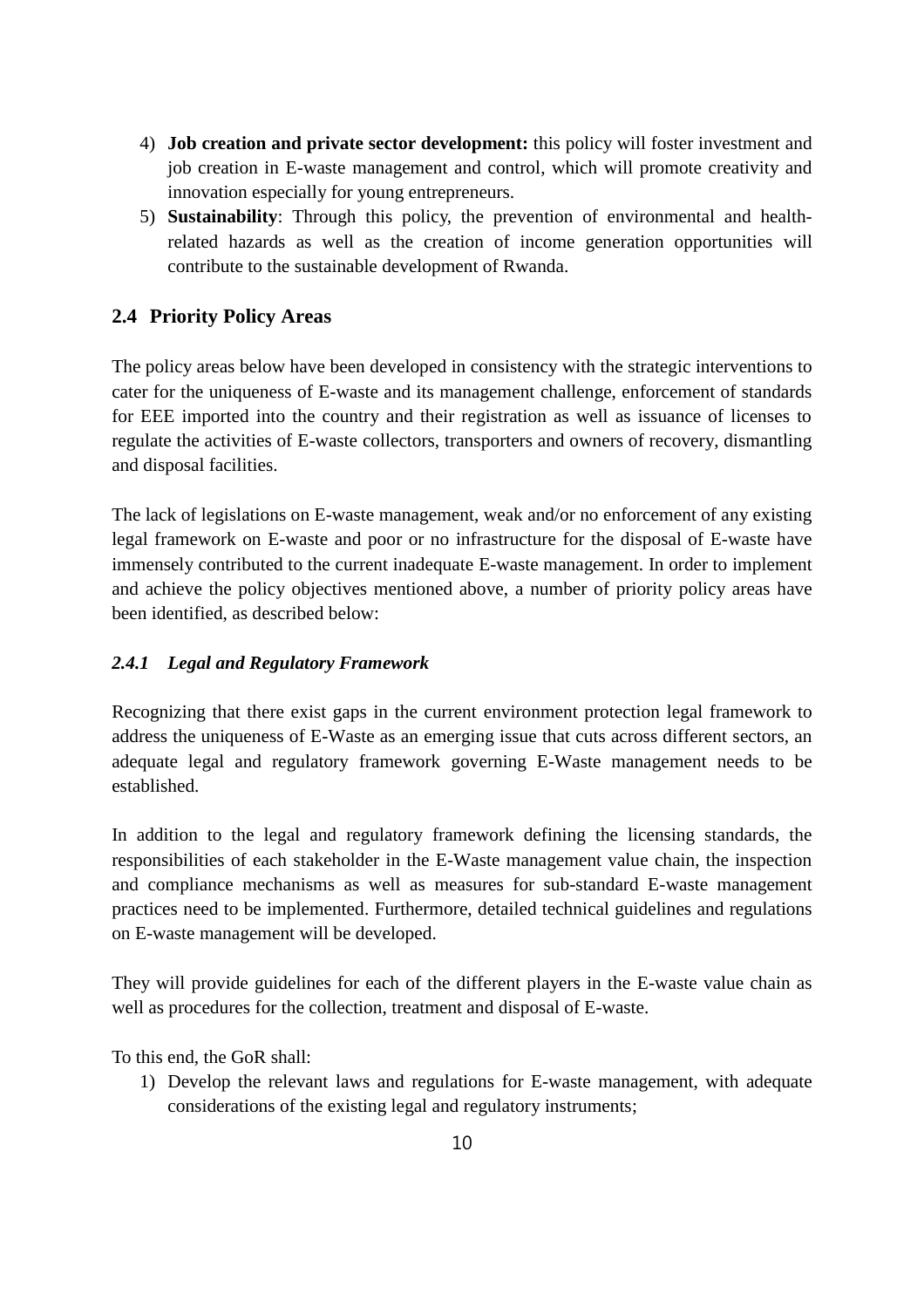- 2) Develop and promote E-waste management standards, regulations and operational guidelines for the sorting, collection, transportation, treatment and disposal of E-waste in n addition to the current rules and regulations including putting in place regulations and procedures for disposal of state private assets;
- 3) Develop E-waste management strategic plan to support the above revisions of rules and regulations. The strategic plan will also focus on attracting private investments in the E-waste management business.

#### *2.4.2 E-waste Management facilities and systems*

Considering the exponential growth of E-waste in Rwanda, as well as the lack of facilities and defined mechanisms for collection, treatment and disposal of E-waste that comply with national and international standards, the GoR shall:

- 1) Promote the establishment of E-waste management facilities (dismantling facilities, provincial collection centers and E-waste drop off points) to ensure proper collection, transportation, dismantling, disposal and recycling of E-waste;
- 2) Develop sustainable models for E-waste management such as Public Private Partnerships (PPP);

Engage EEE producers/retailers in strategic partnerships including financing the E-waste collection, transportation and treatment through the extended producer responsibility and advanced recycling fee;

Strategically located e-waste collection centers, drop-off points and a dismantling facility will be established to provide a secure and environmentally conscious solution for the sorting and segregation of e-waste into reusable streams. E-waste collected from collection centers, dropoff points or individual institution will be propely transported to the dismantling facility. Technical specifications and other requirements for the establishment of the dismantling facility, collections centers and drop-off pointswill be provided for in the e-waste management regulations. In addition guidance for dismantling and recovery will be provided for in the E-waste management technical guidelines.

The approach to be used in e-waste management facilities is to collect, sort, decontaminate, manually dismantle and recover whatever can be reused or recycled locally. Whatever cannot be reused/recycled locally, but has market elsewhere is to be appropriately collected until when feasible volumes required are obtained and exported to industrialized countries where more optimal technical, environmental and economic outcome could be achieved through end-processing to recover trace elements like gold, mercury, sliver, palladium and platinum,etc.

The manual dismantling will create green jobs as workers involved will be trained in required knowledge and skills.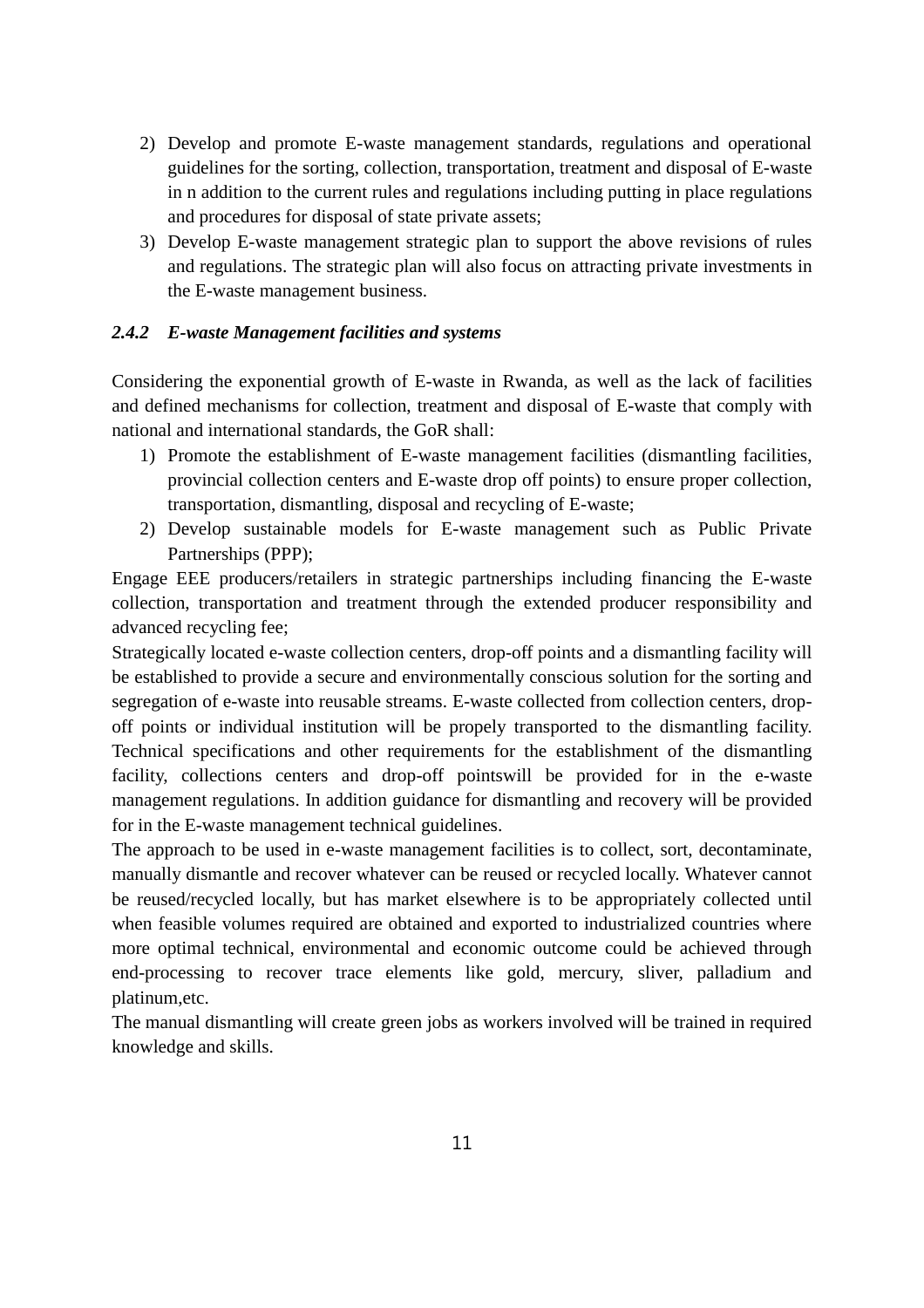#### *2.4.3 E-Waste Management Awareness and Education*

The assessment of E-waste Management status and trends in Rwanda revealed that there is limited awareness of the risks associated with inadequate handling and disposal of E-waste within the public and private sector as well as the general Rwandan community. Increasing the national awareness and capacity of E-waste management has the potential to stimulate investment and create green jobs in the E-waste re-use and recycling industry.

In response to this need, the GoR shall:

- 1) Promote the education and awareness on how to safely handle and dispose E-waste;
- 2) Encourage the procurement of environmentally friendly EEE's across the Public and Private Sector as well as the community at large;
- **3)** Support technology development and innovation in the field of E-waste management and control;
- 4) Include E-waste management in educational curriculum at various levels especially in TVETs schools;

#### *2.4.4 Investments in E-waste Management*

Currently, there are no funds assigned to the process of collection and treatment of EEE at the end of their use. Therefore, investments will be required to properly handle the increasing volume of E-Waste, to increase the capacity for managing and handling E-waste, and to establish E-waste management facilities that will facilitate the collection, treatment and disposal of E-waste. To attract investments in E-waste management, the GoR shall:

- 1) Adopt a comprehensive strategic plan that aims at attracting private investments in Ewaste management;
- 2) Adopt innovative financial models and instruments to finance the sustainable management of E-waste.

## **3. INSTITUTIONAL FRAMEWORK**

Recognizing that the E-waste is generated by activities at the public and private sector as well as the community level, the implementation of this policy requires adequate institutional framework and clear coordination mechanism among all stakeholders.

Therefore, to ensure an effective and sustainable management of E-waste, a steering committee will be established to fast track and facilitate the implementation of this policy. This committee will also coordinate all procedures that are geared towards enhancing proper management of E-waste in Rwanda. The Minister in charge of ICT in collaboration with the Minister in charge of Environment will establish and co-chair the steering committee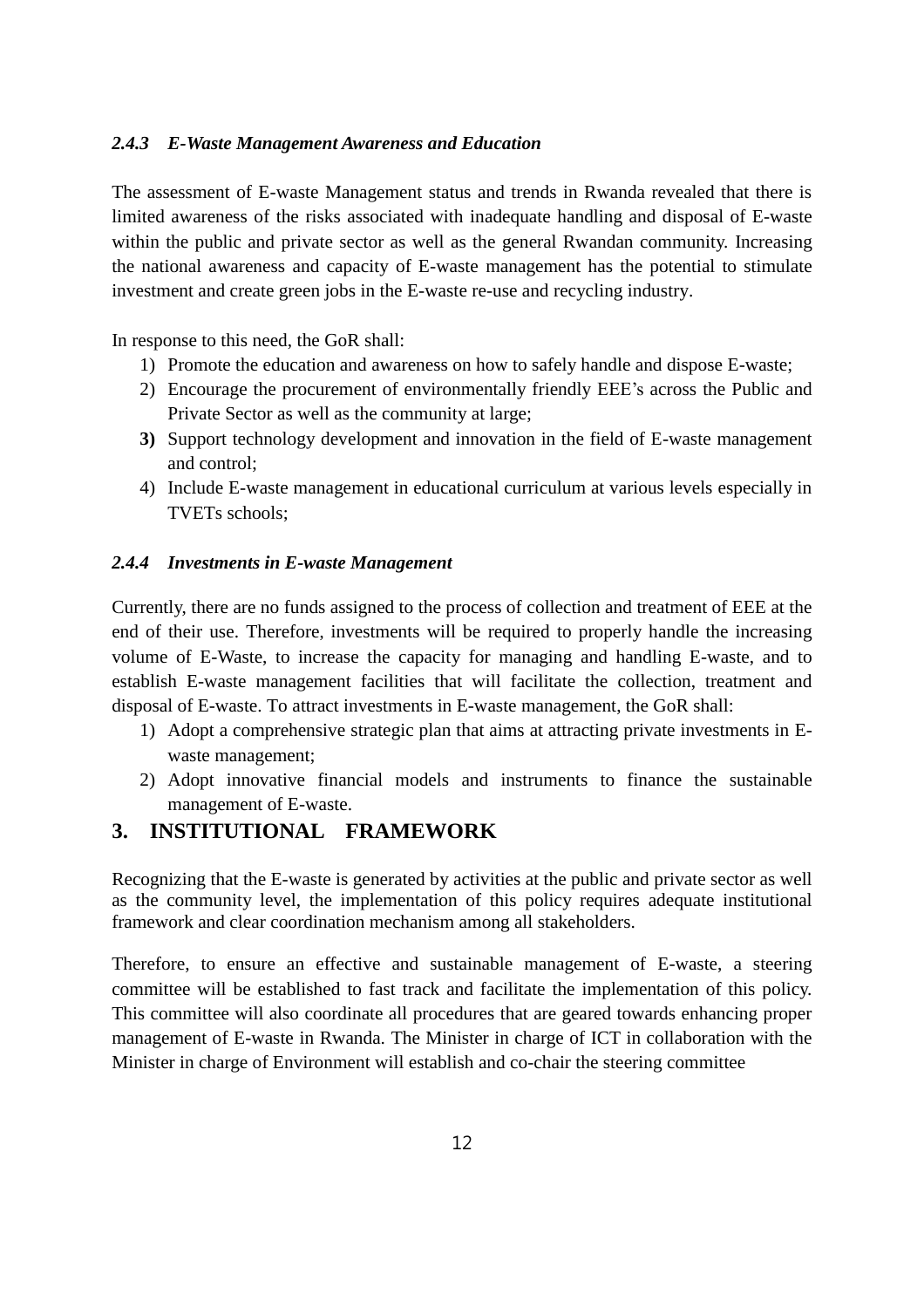Therefore, the E-waste policy shall be implemented in collaboration with key stakeholders' institutions, with roles and responsibilities defined below:

#### **3.1 Ministry in charge of Information and Communications Technology (ICT)**

The Ministry in charge of ICT shall:

- a) Lead the development of an E-waste policy and strategic plan for the management of E-waste.
- b) Oversee the implementation of the E-waste strategic plan in collaboration with the Ministry in charge of Trade and Industry.

#### **3.2 Ministry in charge of Trade and Industry**

The Ministry in charge of Trade and Industry shall ensure the development of sustainable Ewaste management implementation models such as Public Private Partnerships (PPP) and incentives to attract investments in E-waste control. The Ministry will also lead the process of establishing:

- a) E-Waste management facilities, systems, and sustainable management framework.
- b) E-waste management financing framework such as the collection of advanced recycling fees and E-waste levy along with operational and management procedures.

#### **3.3 Ministry in charge of Health**

The Ministry in charge of Health will develop policies that govern health and safety standards that relate to E-waste management.

#### **3.4 Ministry in charge of Education**

The Ministry in charge of Education will take lead in the development of E-waste management curricula. The Ministry will focus on growing the required skills at local and nation level of the workforce for proper E-waste treatment including its recycling.

#### **3.5 Ministry in charge of State Assets**

Considering the sensitivity of information stored in government electronic assets, the Ministry in charge of state assets will develop a procedure for information clean-up before decommissioning EEEs to E-Waste management facilities.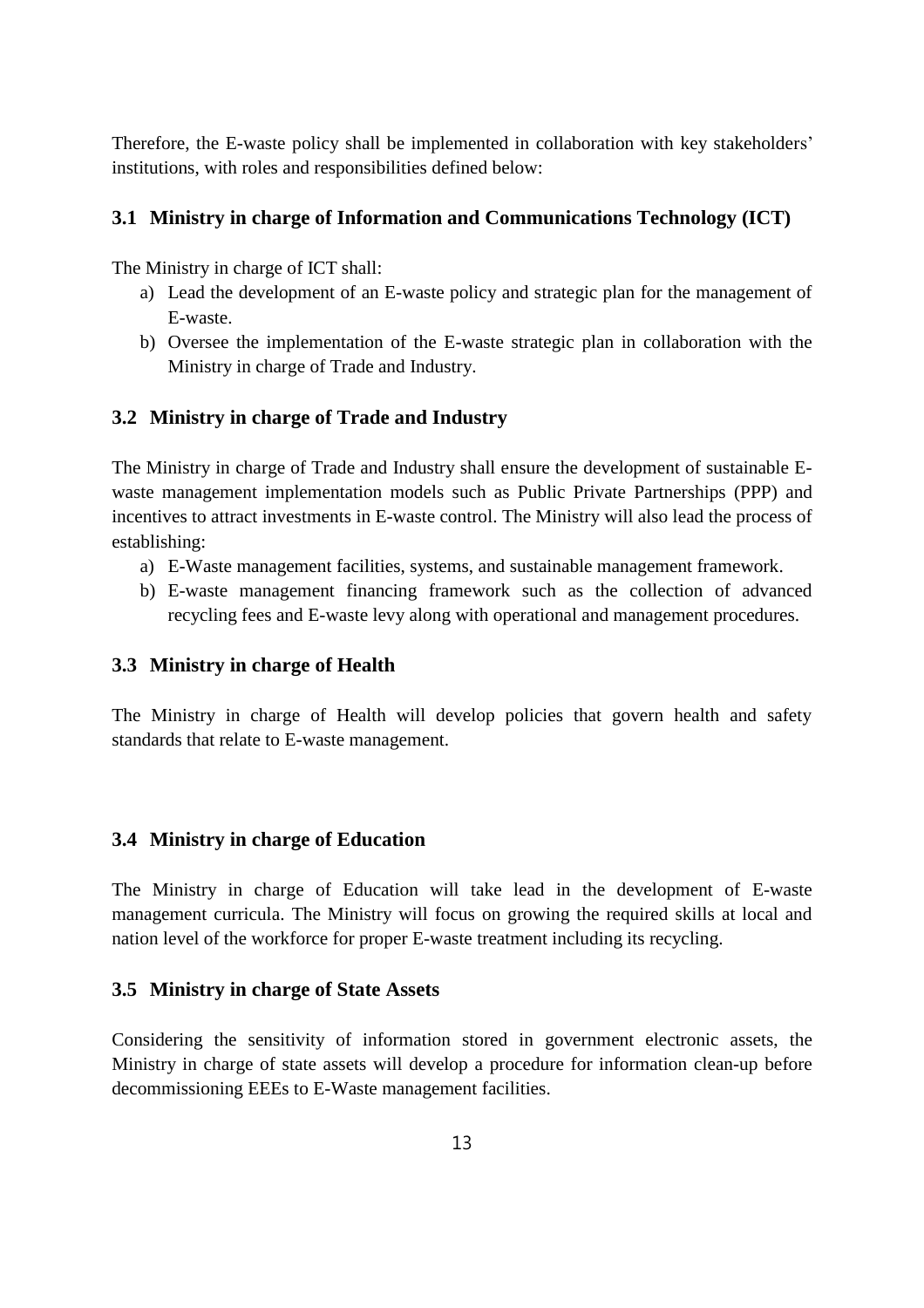## **3.6 Authority in charge of the Protection of the Environment**

The Authority in charge of environment protection will:

- a) Spearhead the mainstreaming of E-waste into existing environmental policies, strategies, legal and regulatory instruments;
- b) Participate in the informative studies on E-waste such as baseline surveys, etc;
- c) Monitor the implementation of environmental programmes including E-Waste management.

## **3.7 ICT Regulatory Authority**

The ICT Regulatory Authority will enforce this policy by:

- a) Issuing regulations governing E-waste management in Rwanda;
- b) Issuing E-Waste technical guidelines for handling and disposal of E-waste;
- c) Enforce the licensing regime for entities dealing with collection, transportation, dismantling, refurbishment and recycling of EEE.

#### **3.8 Authority in charge of Standards**

The authority in charge of Standards will:

- a) Notify World Trade Organization (WTO) member states on established EEE standards, policies and regulations that affect the quality of imports into the country;
- b) Develop E-waste management standards;
- c) Develop a mechanism to audit and monitor compliance to E-waste management standards.

## **3.9 Authority in charge of Imports Inspection**

The authority in charge of imports inspection will enforce compliance of all imported electric and electronic equipment at the point of entry using set standards;

#### **3.10 Authority in charge of Customs and Revenues**

The authority in charge of customs and revenues will maintain statistical records of both EEE manufactured in Rwanda and imports.

#### **3.11 Private sector**